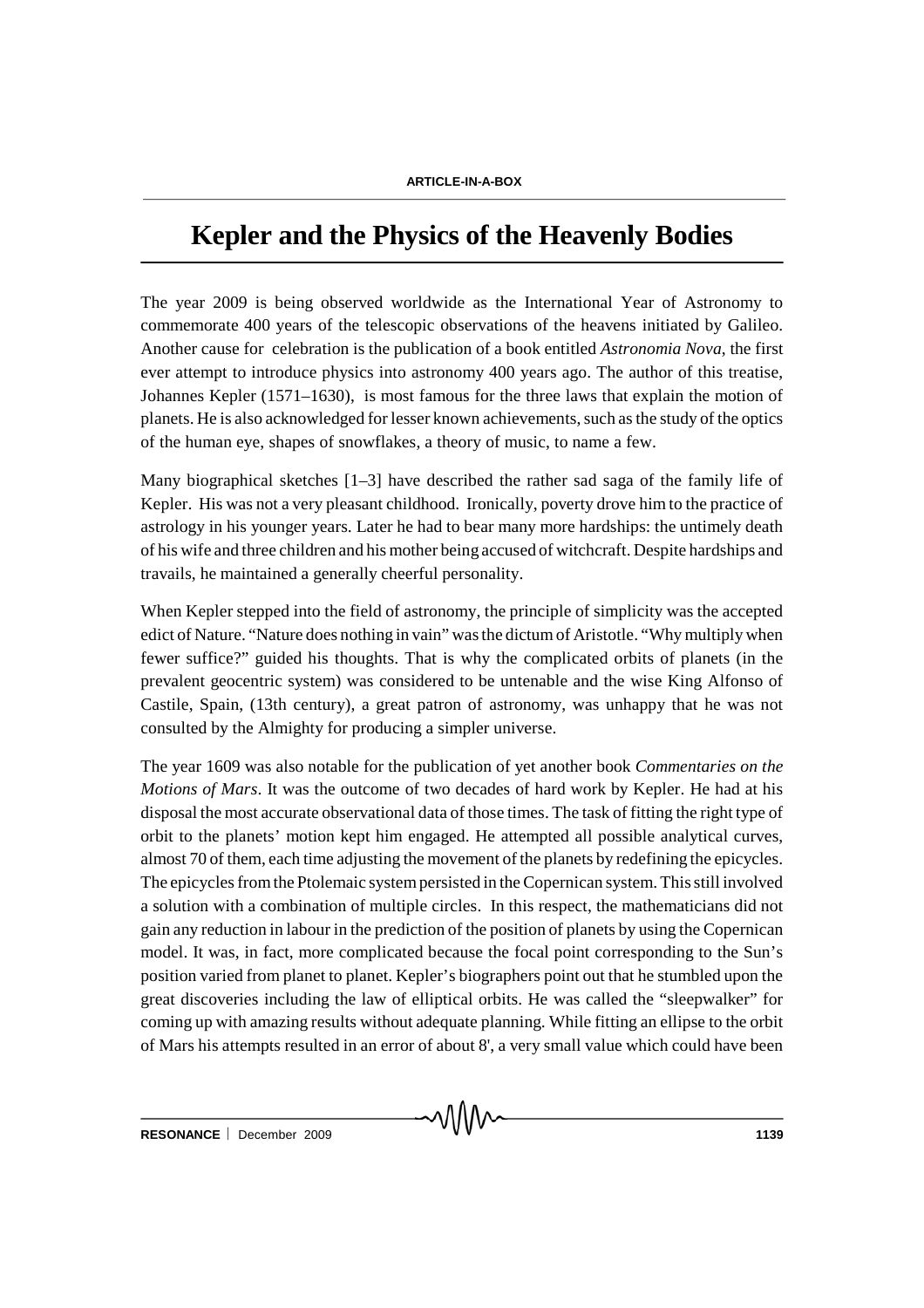## **ARTICLE-IN-A-BOX**

attributed to simply the error in measurement by the naked eye. However he was reluctant to admit this on behalf of his master Tycho Brahe, who was very well known for his meticulous observations.

When Kepler deviated from circles (circles and spheres were considered the most favoured geometrical patterns by nature) he wrote in the book *Astronomia Nova*, "Tycho Brahe a most careful observer, from whose observations, the error 8' is shown here... if I could have treated this 8' as negligible, I should have corrected the hypothesis... [it] could not be neglected and that alone led to the reformation... and has been made the subject matter of this work" [1].

What is relevant here is that unknowingly he had hit upon the (second) law of areas first. Then he decided to discard the circles in favour of ellipses to arrive at the first law. The challenging task was to show that the Earth's orbit also was an ellipse, which he did achieve in due course.

The planetary positions predicted based on these laws were published as *The Rudolphine Tables* and more than 1000 copies were in circulation in 1627 [4].

The two books he published in 1609 dealt with the mathematical principles of astronomy and, to some extent, the physics involved as well. This has been revealed by historians [5], who studied the letters exchanged between Kepler and Michael Maestin, his teacher. This is where Kepler exhibits his understanding of some of the physical principles that may have been involved though not correctly in this context. Aware of the proposition by William Gilbert of a huge magnet inside the Earth, Kepler felt that a similar magnetic force is responsible for the movement of planets around the Sun. His deduction was based on the similarities of planets, on Jupiter considered as a miniature solar system, on the Earth–Moon motion being akin to the Sun–Earth motion, and so on. Surprisingly, he had conjectured that the force responsible for driving the planets in their orbits did not obey the inverse square law and that it was restricted to the plane of the ecliptic. It was called *anima motrix*. He was also the first to relate this force to the lunar tides, which was criticised by Galileo who said, "Despite his open and acute mind, and though he has at his fingertips the motions attributed to the earth, he has nevertheless lent his ears and his assent to the moon's dominion over the waters, and to occult properties, and to such puerilities." [6].

Kepler published his work on the periods of planets in the book *The harmony of the world* in 1619, linking the power law to musical mysticism.

Kepler used a relation between the semi-major axes and the orbital periods proposed by Galileo but did not get any results simply because he had chosen the planet–Earth distances rather than the Sun–planet distances. Kepler finally arrived at the relationship and declared that the ratio of